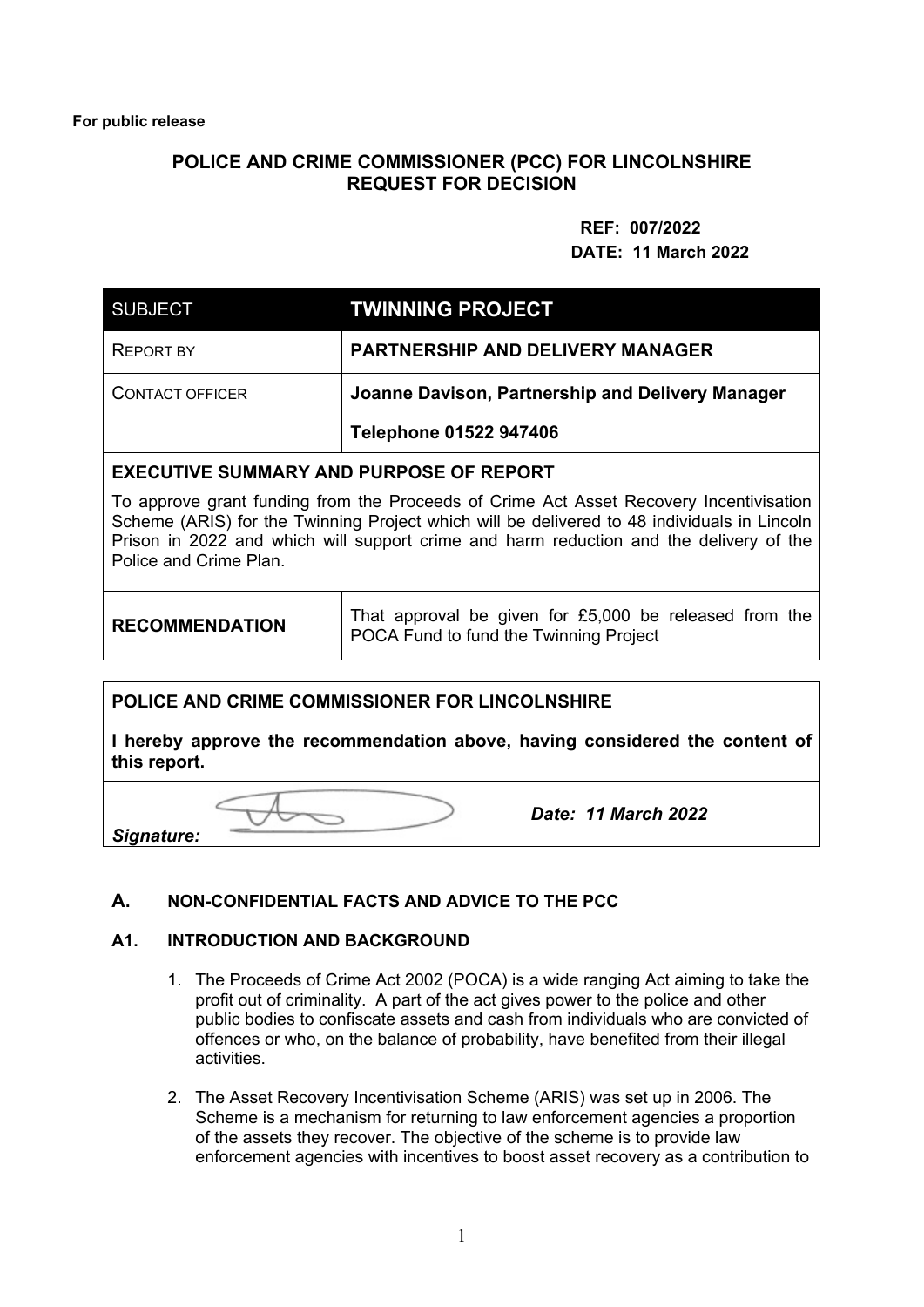reducing crime and delivering justice by giving them a direct stake in the proceeds they generate from that work.

- 3. Although primarily aimed at driving up asset recovery performance, the money returned is not ring-fenced and can be used for a number of purposes in the context of reducing crime and reducing harm; including community project funding.
- 4. ARIS funding can be used as the sole source of funding for projects/initiatives, or can be combined with other funding sources available to the PCC to maximise outcomes.
- 5. The Twinning Project delivers football-based programmes to improve prisoners skills and employability whilst simultaneously improving their mental, physical health and all-round wellbeing. This will enable prisoners to obtain a qualification which will help improve their life chances and ultimately help them gain employment upon release. It also develops soft skills such as communication, confidence, resilience, leadership and problem-solving.
- 6. The project will be undertaken to 3 cohorts of 16 individuals within Lincoln Prison with all 48 having completed the course by the end of 2022.

## **A2. LINKS TO POLICE AND CRIME PLAN AND PCC'S STRATEGIES/PRIORITIES**

 This will support delivery of the Community Safety and prevention priority within the Community Safety, Policing and Criminal Justice Plan 2021 – 2025.

#### **B. FINANCIAL CONSIDERATIONS**

Provision for the proposal was made in the revenue budget for 2021/22 approved on 24th February 2021 (ref 004/2021).

The total cost of the programme is £10,000. The cost of the programme to the PCC is £5,000 with the PCCs contribution being matched by the Twinning Project.

#### **C. LEGAL AND HUMAN RIGHTS CONSIDERATIONS**

[T*his should include the legal powers the PCC has for making the decision]*

Section 143 of the Anti-social Behaviour, Crime and Policing Act 2014 provides Police and Crime Commissioners with powers to provide or commission services. Within the meaning of this section, a PCC may provide or arrange for the provision of:

(a) services that in the opinion of the PCC will secure, or contribute to securing, crime and disorder reduction in the PCC's area (b) services that are intended by the PCC to help victims or witnesses of, or other persons affected by, offences and anti-social behaviour

(c) services of a description specified in an order made by the Secretary of State.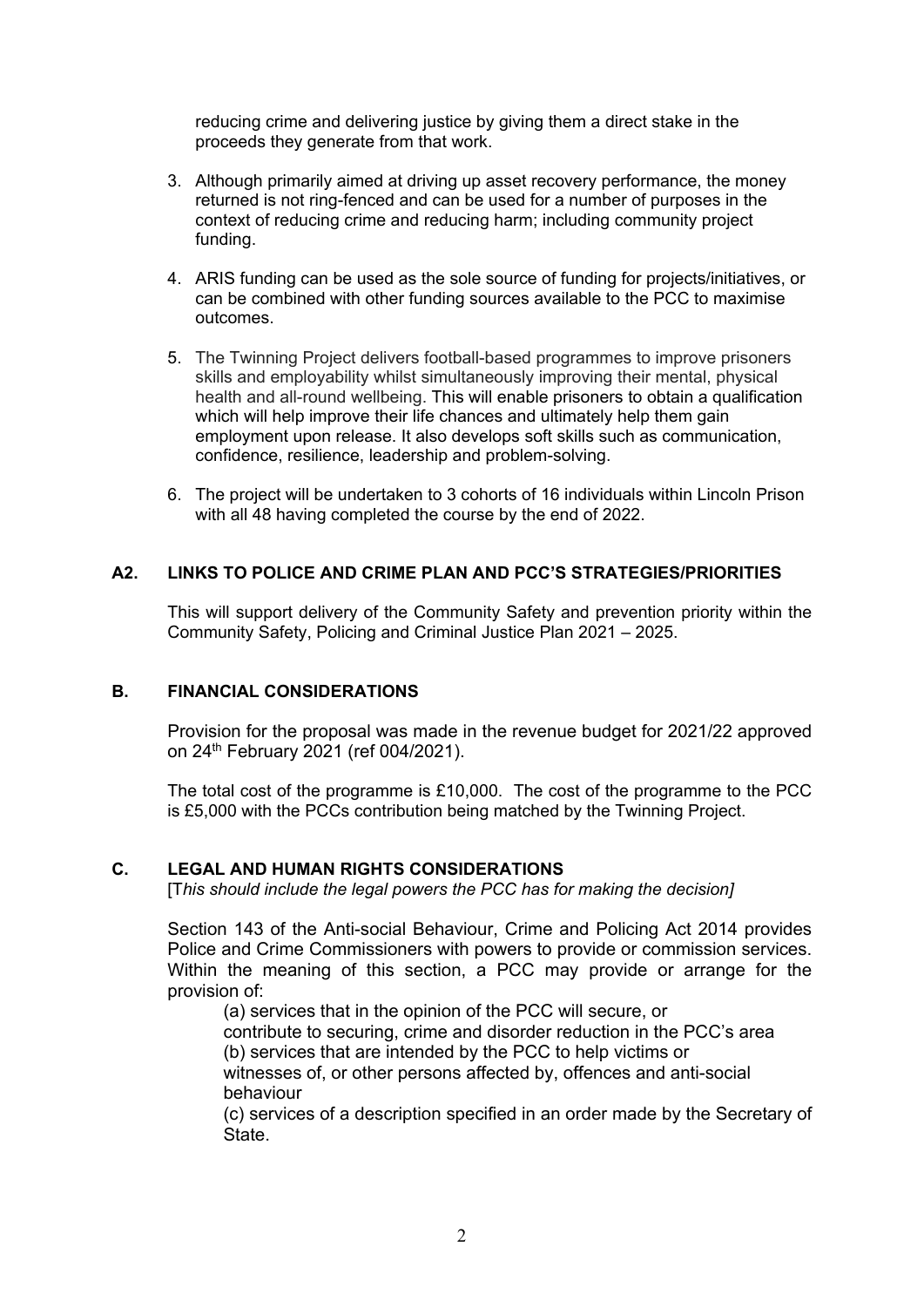A PCC arranging for the provision of services under this section may make grants in connection with the arrangements. A grant may be subject to any conditions (including conditions as to repayment) that the PCC thinks appropriate. For the purposes of the legislative provision "anti-social behaviour" means behaviour by a person that causes or is likely to cause harassment, alarm or distress to one or more other persons not of the same household as that person; "crime and disorder reduction" means reduction in levels of:

> (a) crime and disorder (including anti-social behaviour and other behaviour adversely affecting the local environment),

(b) the misuse of drugs, alcohol and other substances, and

(c) re-offending.

## **D. PERSONNEL AND EQUALITIES ISSUES**

*[This should include a copy of the Equality Impact Assessment, if required]* 

None specific.

## **E. REVIEW ARRANGEMENTS**

Review and evaluation arrangements will be put in place to assess whether intended outcomes have been achieved.

## **F. RISK MANAGEMENT**

Through the review and evaluation arrangements as necessary.

#### **G. PUBLIC ACCESS TO INFORMATION**

Information in this form along with any supporting material is subject to the Freedom of Information Act 2000 and other legislation. Part 1 of this form will be made available on the PCC's website within one working day of approval. However, if release by that date would compromise the implementation of the decision being approved, publication may be deferred. An explanation for any deferment must be provided below, together with a date for publication.

#### **Is the publication of this form to be deferred?** No

**If Yes, for what reason:** 

**Until what date:** 

Any facts/advice/recommendations that should not be made automatically available on request should not be included in Part 1 but instead on the separate part 2 form.